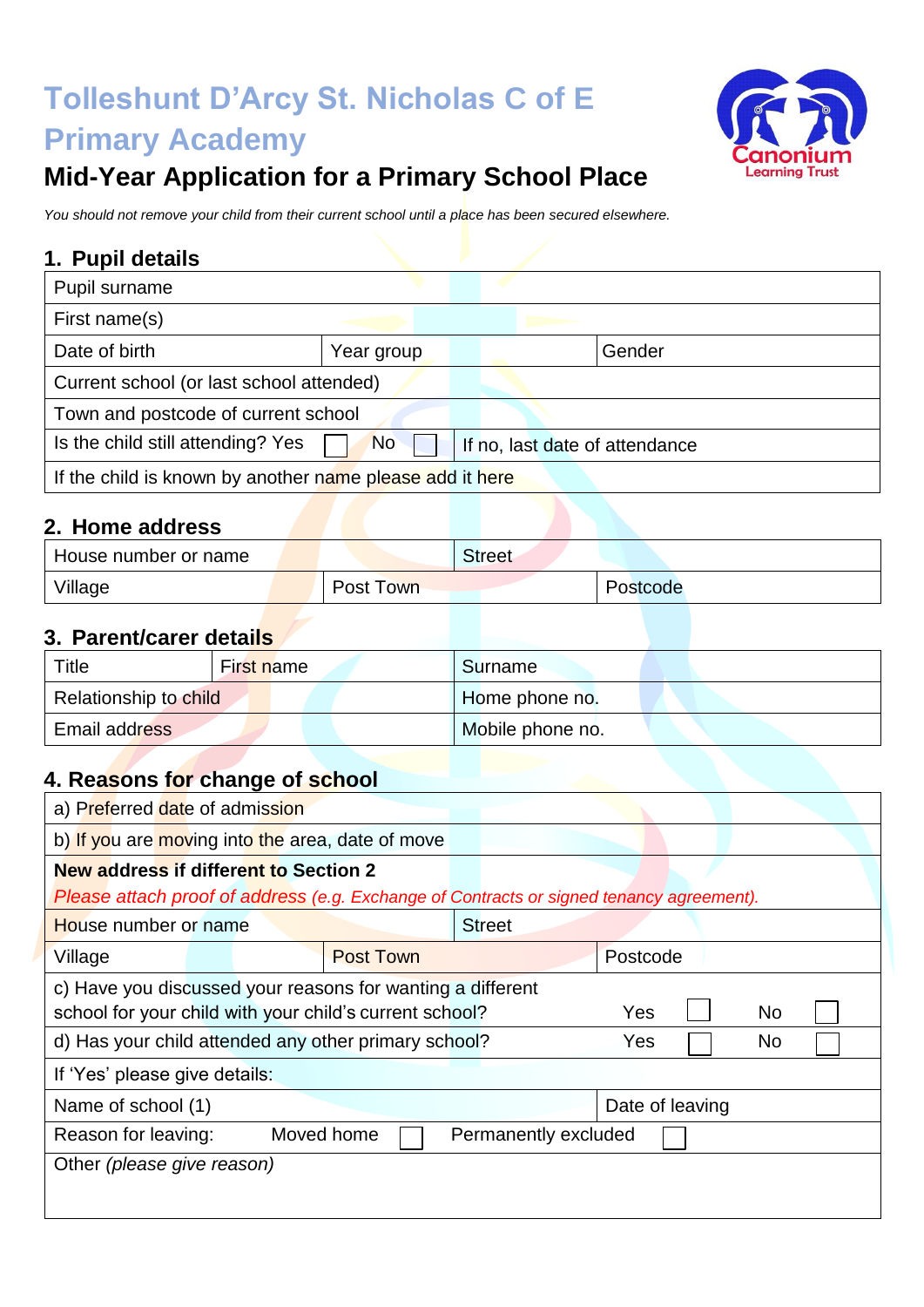| Name of school (2)         |            |                      | Date of leaving |  |  |
|----------------------------|------------|----------------------|-----------------|--|--|
| Reason for leaving:        | Moved home | Permanently excluded |                 |  |  |
| Other (please give reason) |            |                      |                 |  |  |

#### **5. Other details**

| Is your child cared for by a Local Authority or is he/she a previously looked<br>after child?                                        | Yes $\square$ No $\square$ |
|--------------------------------------------------------------------------------------------------------------------------------------|----------------------------|
| Does the child have an Educational Health Care Plan (EHCP)?<br>(Previously known as a statement.)                                    | $Yes \Box$ No $\Box$       |
| Are there any medical needs?<br>(If 'Yes', please attach further details from the child's doctor or other health care professional.) | $Yes \Box$ No $\Box$       |

#### **6. School preference**

| Please state your preferred school in the box below. You do not have to give reasons for your |  |
|-----------------------------------------------------------------------------------------------|--|
| preference. Any reasons you give should generally refer to the admissions policy.             |  |

Preferred school

Reasons

| Are parents worshiping members of a Church of England parish for which this is the nearest CofE              |  |  |          |
|--------------------------------------------------------------------------------------------------------------|--|--|----------|
| aided school? (The frequency of attendance and level of involvement will be considered, with confirmation of |  |  | Yes / No |
| this by the priest or minister.) ((Yes- If applying under criteria 4 of school's admission policy**)         |  |  |          |
| Place of worship (**if applicable under criteria 4 of                                                        |  |  |          |

admission policy)

Name, contact number and address of Minister or

appropriate religious leader in charge \*\*(if applicable)

**Religious Leader;** *I can confirm that the applicant is a regular worshipper and has attended this place of worship twice monthly over at least an 18 month period.* Signature of (Minister or religious leader):

#### **7. Siblings**

| If you have another child/children at this school, please enter their details below. |  |  |  |               |  |  |  |  |
|--------------------------------------------------------------------------------------|--|--|--|---------------|--|--|--|--|
| <b>Name</b>                                                                          |  |  |  | Date of birth |  |  |  |  |
|                                                                                      |  |  |  |               |  |  |  |  |

## **8. Other information**

#### **9. Declaration**

I have read the notes of guidance for the completion of this form. I confirm that the information I have given is true and that I am a parent for this child.

| Signed |      |   |   | Date |  |  |        |  |  |  |
|--------|------|---|---|------|--|--|--------|--|--|--|
|        | $ -$ | . | . |      |  |  | $\sim$ |  |  |  |

**Please return this form directly to the Canonium Learning Trust.**

**(INCLUDING PROOF OF ADDRESS and any other documents required.)**

If you would like full details on how a school uses personal data, please visit the school website: *www.darcyschool.co.uk*